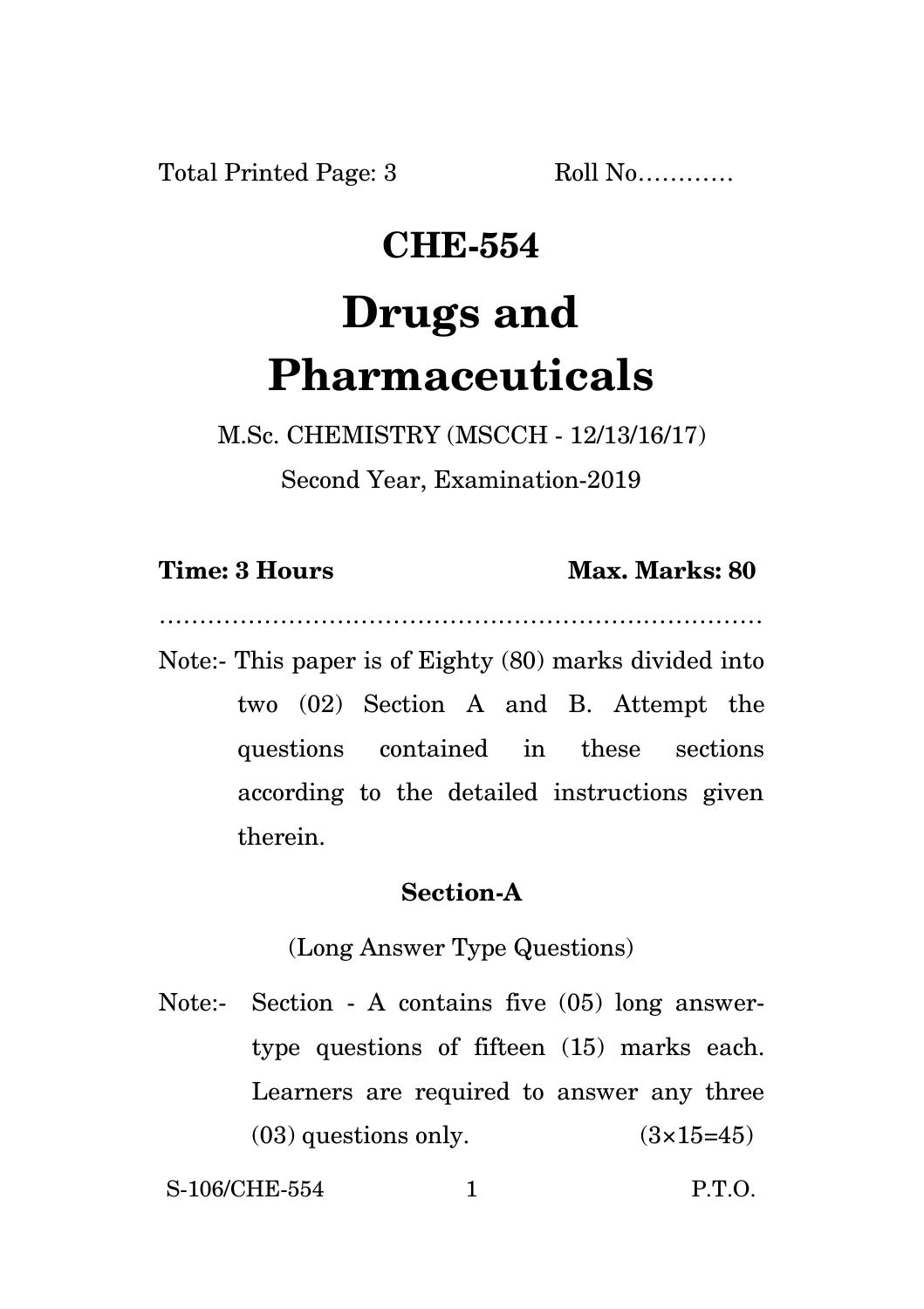- 1. What are receptors? Explain the role of receptors in the regulation of physiological reactions.
- 2. Explain the binding role of hydroxyl group, ketones, amino group and aromatic rings in drug synthesis.
- 3. What are prodrugs? Write the principles of prodrug design.
- 4. What are the Hammett substituent constant's, how are they helpful in drug discovery.
- 5. Formulate the synthesis of (S) ipuprofen.

## **Section-B**

(Short Answer Type Questions)

- Note:- Section-B contains eight (08) short answer type questions of seven (07) marks each. Learners are required to answer any five (05) questions only.  $(5 \times 7 = 35)$
- 1. Discuss the development of salbutamol.
- 2. What are isosteres and bioisosterer? Explain their role in drug design.

S-106/CHE-554 2 P.T.O.